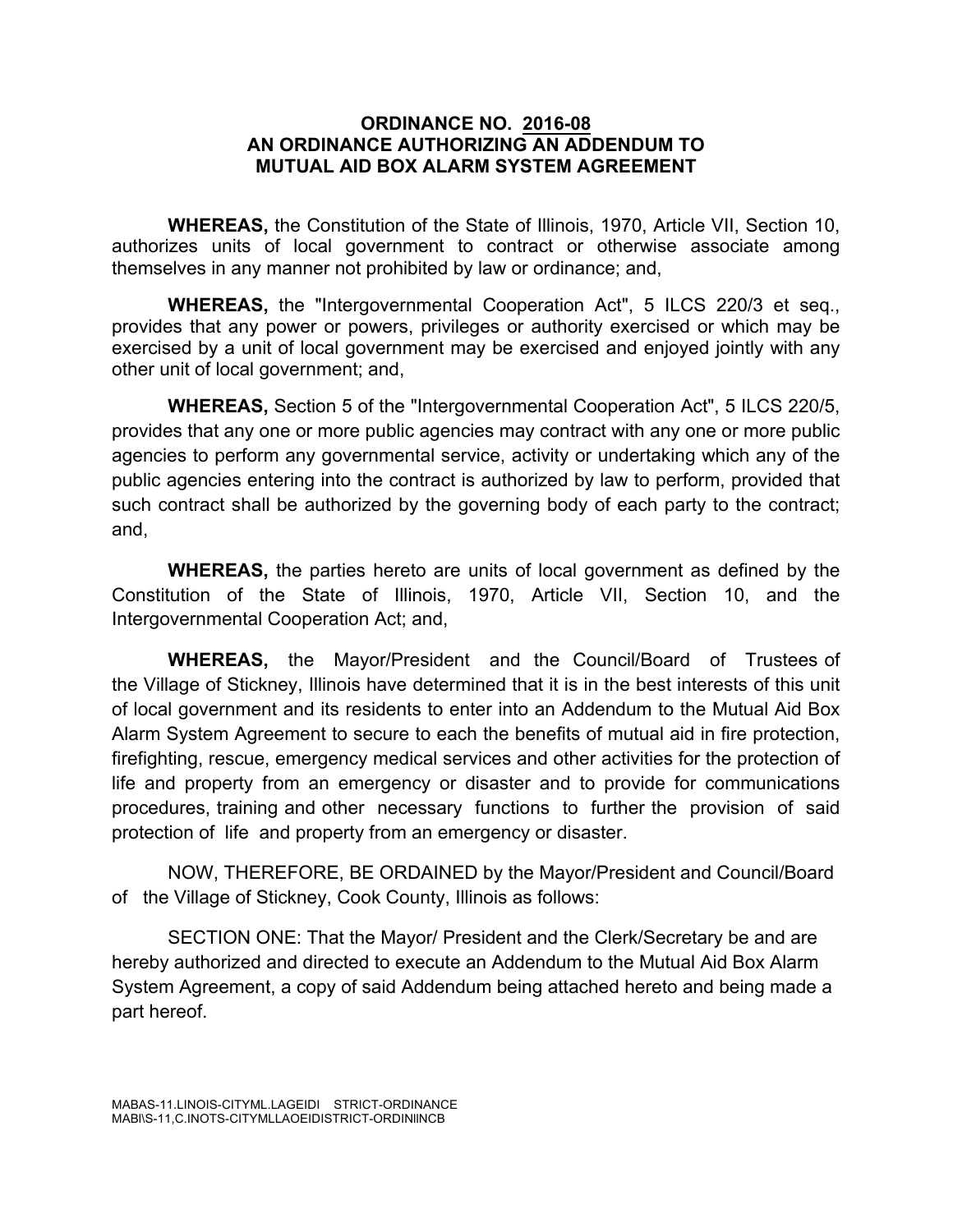ADOPTED this16th day of February, 2016, by a roll call vote as follows:

AYES: Trustees Fuentes, Hrejsa, Lazansky, Milenkovic, Savopoulos and White NAYS:\_\_\_\_\_\_\_\_\_\_\_\_\_\_\_\_\_\_\_\_\_\_\_\_\_\_\_\_\_\_\_\_\_\_\_\_\_\_\_\_\_\_\_\_\_\_\_\_\_\_\_\_\_\_\_\_\_\_\_ ABSENT:\_\_\_\_\_\_\_\_\_\_\_\_\_\_\_\_\_\_\_\_\_\_\_\_\_\_\_\_\_\_\_\_\_\_\_\_\_\_\_\_\_\_\_\_\_\_\_\_\_\_\_\_\_\_\_\_\_

Mayor/President

 $\mathcal{L}_\text{max}$  and  $\mathcal{L}_\text{max}$  and  $\mathcal{L}_\text{max}$ 

ATTEST:

\_\_\_\_\_\_\_\_\_\_\_\_\_\_\_\_\_\_\_\_ Clerk/Secretary